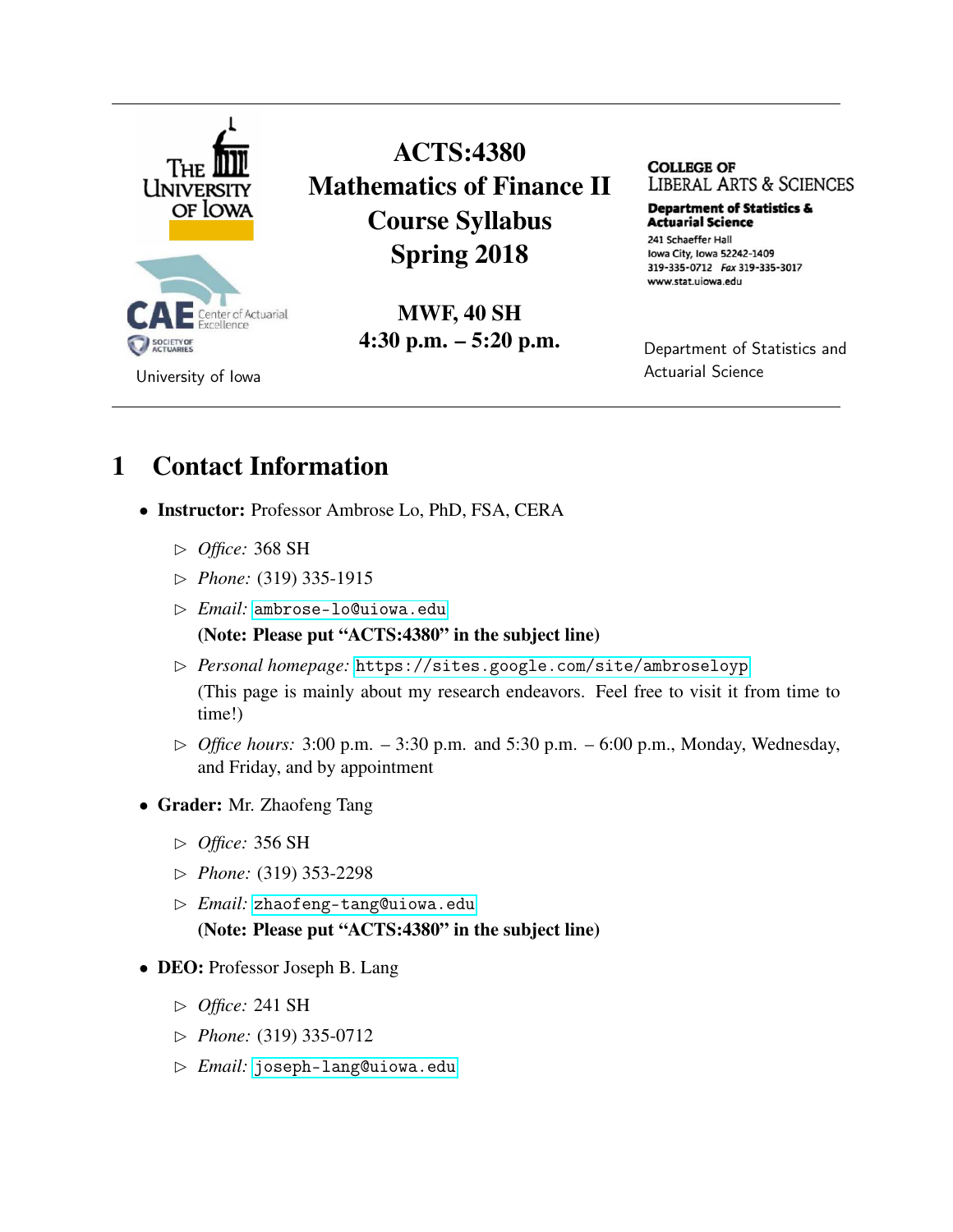## 2 Course Description and Objectives

Prerequisites: ACTS:3080 (Mathematics of Finance I) with a minimum grade of C+ and status as Actuarial Science major

Corequisite: STAT:4100 (Mathematical Statistics I) or STAT:5100 (Statistical Inference I).

Building upon students' prior exposure to actuarial science and preparation in mathematical statistics, this intermediate course on mathematical finance for B.S. and M.S. in Actuarial Science students explores option pricing in a reasonably mathematical manner and prepares you adequately for the *derivatives portion* (i.e., Topics 6 to 10) of the Investment and Financial Markets (IFM) Exam offered by the Society of Actuaries (SOA). It consists of four interrelated parts of varying degrees of technical sophistication:

| Part I.  | Conceptual Foundation on Derivatives                                    | (approx. 4 weeks)                 |
|----------|-------------------------------------------------------------------------|-----------------------------------|
| Part II. | Pricing of Derivatives: Discrete-time Option Pricing Models             | $\frac{1}{2}$ (approx. 2.5 weeks) |
|          | Part III. Pricing of Derivatives: Continuous-time Option Pricing Models | $\frac{1}{2}$ (approx. 7.5 weeks) |
|          | Part IV. Investment Risk and Project Analysis                           | $\alpha$ (approx. 1 week)         |

The central theme of the course is to determine the fair price of a financial derivative in the context of different pricing models. Together with FIN:3300 (Corporate Finance), the course adequately covers the syllabus of the July 2018 Exam IFM.

After taking this course, the successful student is expected to:

- 1. Understand the mechanics and typical use of different kinds of financial derivatives.
- 2. Price options on a wide variety of underlying assets using different pricing methodologies.
- 3. Realize the assumptions and limitations of each class of option pricing models.
- 4. Take and, most importantly, pass Exam IFM in July 2018 with considerable ease.
- 5. (For graduate students) Proceed to more advanced courses on mathematical finance with strong confidence.

## 3 Exam IFM

Exam IFM is a three-hour exam that consists of 30 multiple-choice questions, each of which includes 5 answer choices identified by A, B, C, D, and E. It will be offered for the first time in July 2018 and replace its predecessor, Exam MFE (Models for Financial Economics), which was exclusively about the use and pricing of derivatives. Exam IFM encompasses much of the MFE derivatives material, but with a lot of corporate finance added. Roughly speaking, 50% of IFM is about derivatives (Topics 6 to 10) and the other 50% is about corporate finance (Topics 1 to 5). There are two released MFE past exams (Spring 2007 and Spring 2009), 60 sample questions on introductory derivatives, and 40 sample questions on advanced derivatives, all with detailed solutions. More information about Exam MFE/IFM can be found at [https://www.soa.org/](https://www.soa.org/education/exam-req/edu-exam-mfe-detail.aspx) [education/exam-req/edu-exam-mfe-detail.aspx](https://www.soa.org/education/exam-req/edu-exam-mfe-detail.aspx).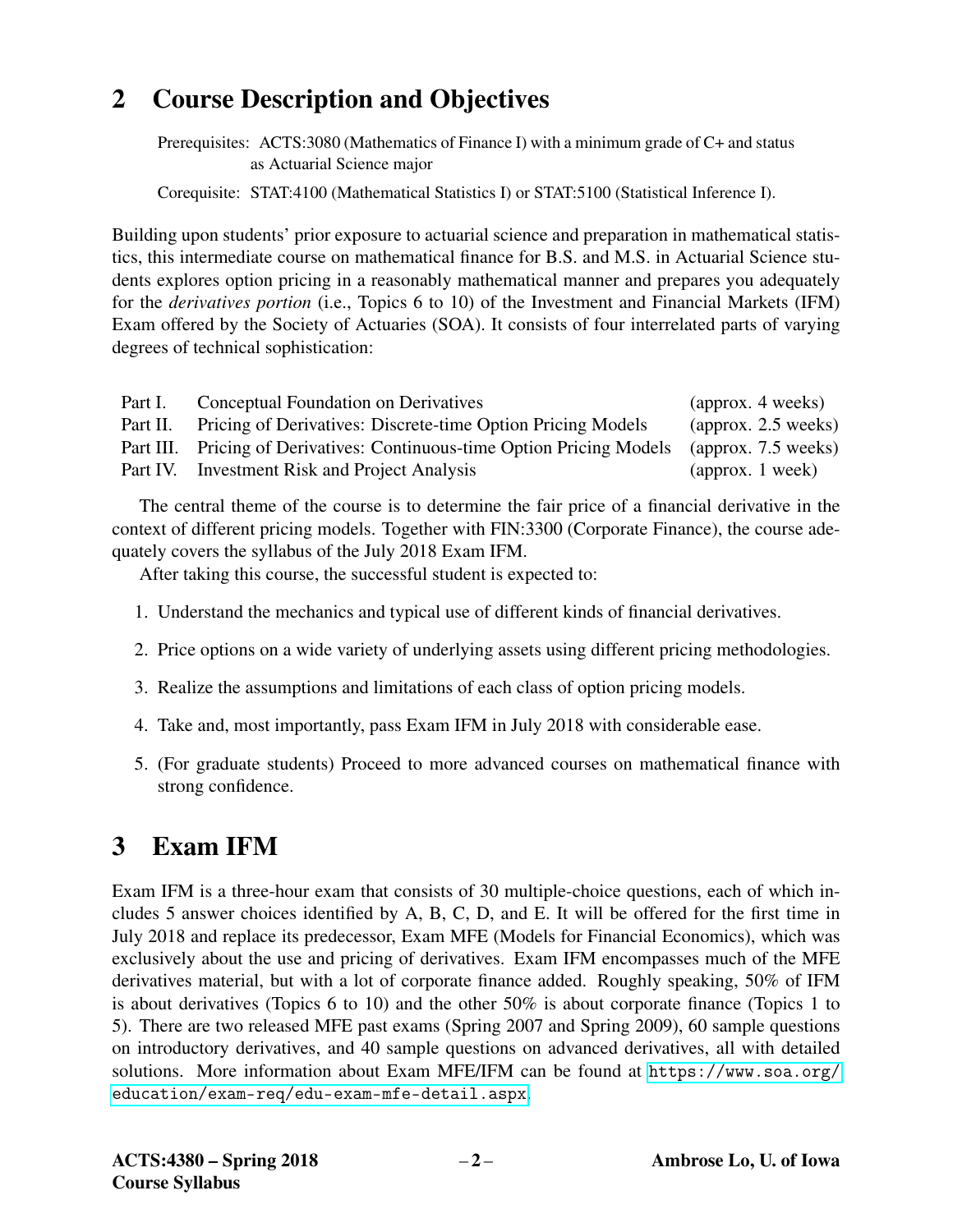Note that because of time constraints, this course is largely dedicated to the *derivatives portion* (i.e., Topics 6 to 10) of the IFM exam syllabus. If time permits, we will also cover Topic 4. To help you learn the *corporate finance portion* (i.e., Topics 1, 2, 3, and 5), it is strongly suggested that you also take FIN:3300 (Corporate Finance), in addition to ACTS:4380, in the same semester. The reasons are two-fold:

- 1. While FIN:3300 may not use the same text as in the IFM exam syllabus, the course has a significant overlap with the required IFM corporate finance topics (e.g. risk-return trade-off, asset pricing models, market efficiency, capital structure) and will be highly conducive to you mastering the IFM exam material and, by extension, taking Exam IFM in July 2018.
- 2. Getting a B- or above in FIN:3300 allows you to receive the VEE credit in Corporate Finance under the current SOA exam structure, which translates into the VEE credit in Accounting and Finance after July 2018. The latter requires FIN:3300 as well as ACCT:2100 (Introduction to Financial Accounting). In other words, you have to take FIN:3300 no matter what, but you save one course by taking FIN:3300 early! Check the paragraph entitled "VEE Corporate Finance - Accounting and Finance" on this page: [https://www.soa.org/Education/](https://www.soa.org/Education/General-Info/2016-vee-requirements.aspx) [General-Info/2016-vee-requirements.aspx](https://www.soa.org/Education/General-Info/2016-vee-requirements.aspx).

In 2018, Exam MFE will be offered via computer-based testing (CBT) for the very last time in March (9–15). The registration deadline is February 6. Beginning July 2018, Exam MFE will be replaced by Exam IFM, which will be administered in July (5–11) and November (15–21). The registration deadlines are May 30 and October 9, respectively (please refer to [https://www.](https://www.soa.org/Education/Exam-Req/Exam-Day-Info/edu-2018-cbt-test-schedule.aspx) [soa.org/Education/Exam-Req/Exam-Day-Info/edu-2018-cbt-test-schedule.aspx](https://www.soa.org/Education/Exam-Req/Exam-Day-Info/edu-2018-cbt-test-schedule.aspx)). It is advisable that you take the exam in July after you fully grasp the material on derivatives from taking ACTS:4380 and the material on corporate finance from taking FIN:3300.

## 4 Texts

There are no required textbooks in this course. We shall follow closely the instructor's comprehensive course package, regarded as a mini-textbook, which will be made available on ICON (<http://icon.uiowa.edu>) chapter by chapter:

### Lo, A., *Course Package for ACTS:4380 Mathematics of Finance II (Spring 2018 Edition)*.

These course notes, which are in the process of becoming a textbook in the market, not only address all important topics required in the derivatives portion of Exam IFM, but also present lots of intuition for you to understand the subject matter deeply, and a wide variety of examples and practice problems for exam preparation. *Please print out and bring a copy of the relevant portions of the course notes for each class meeting.* During lecture, you will fill in missing details, work out examples together with the instructor, and take supplementary notes.

The optional texts for this course are:

- 1. *Derivatives Markets* (Third Edition), 2013, by McDonald, R.L., Pearson Education, ISBN: 978-0-32154-308-0.
- 2. *Corporate Finance* (Fourth Edition), 2017, by Berk, J. and DeMarzo, P., Pearson, ISBN: 978-0-13408-327-8.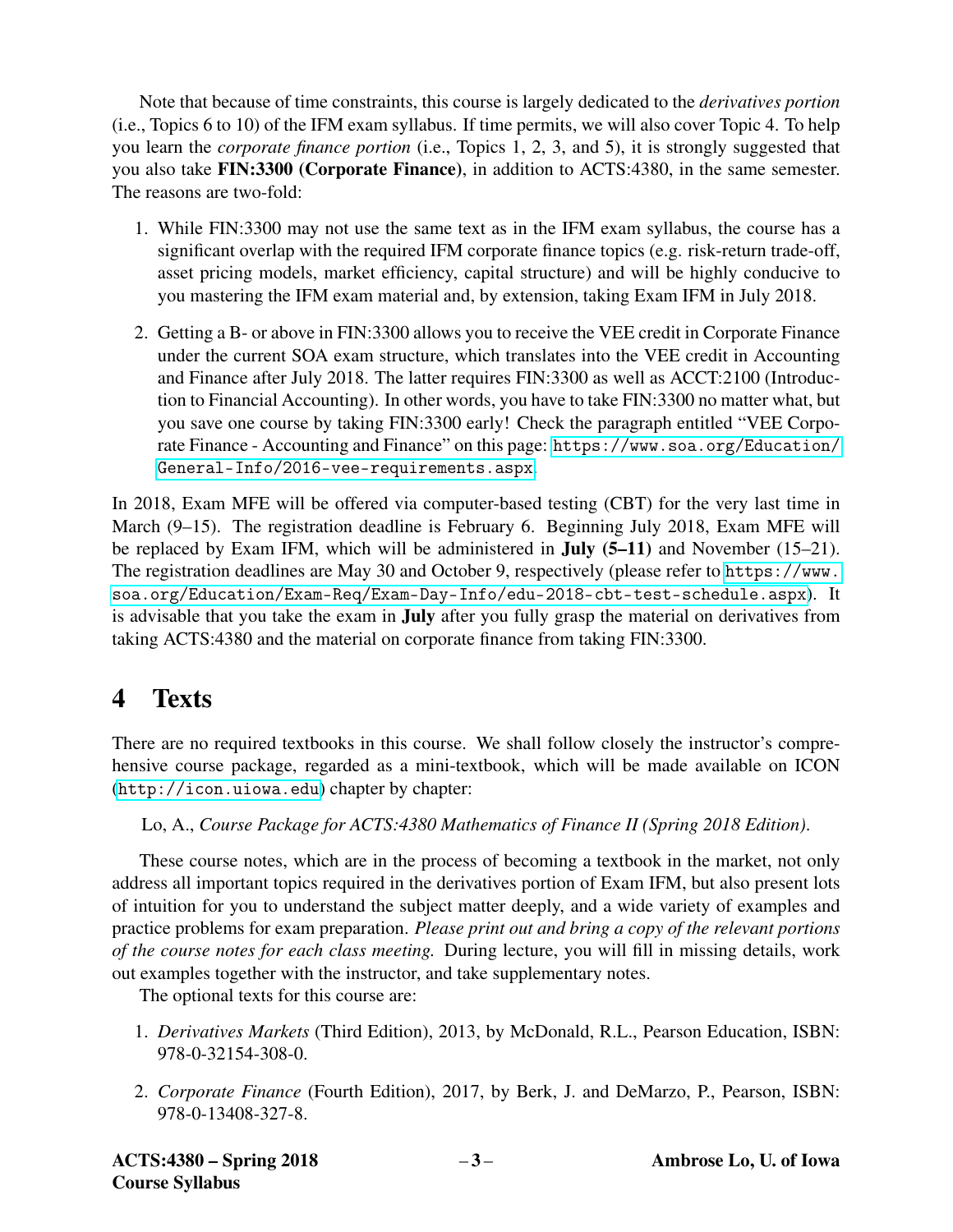These are the two official textbooks for Exam IFM. We shall cover, in a different but more cohesive order, the following required sections in the exam syllabus:

- 1. *Derivatives Markets*:
	- Chapter 1: Introduction to Derivatives, Sections 1.1, 1.2, 1.4, 1.5
	- Chapter 2: An Introduction to Forwards and Options, Sections 2.1–2.4
	- Chapter 3: Insurance, Collars, and Other Strategies
	- Chapter 5: Financial Forwards and Futures, Sections 5.1–5.2, Section 5.3 (through the middle of p.136), Section 5.4 (through the top of p.143)
	- Chapter 9: Parity and Other Option Relationships, Sections 9.1 and 9.3
	- Chapter 10: Binomial Option Pricing, Sections 10.1–10.5, Section 10.6 (through the middle of p.315)
	- Chapter 11: Binomial Option Pricing, Section 11.1
	- Chapter 12: The Black-Scholes Formula, Sections 12.1–12.3, Appendices 12.A and 12.B
	- Chapter 13: Market-Making and Delta-Hedging
	- Chapter 14: Exotic Options: I, Sections 14.1–14.3, Section 14.4 (through the bottom of p. 419), Sections 14.5–14.6
	- Chapter 18: The Lognormal Distribution, Sections 18.1–18.4
	- Appendices A (The Greek Alphabet), B.1 (The Language of Interest Rates), and C (Jensen's Inequality)
	- IFM-22-18: Supplementary Material for Derivatives: "Actuarial-Specific Applications" of Options and other derivatives, and Expanded Coverage on Exotic Options"
- 2. *(Time permitting) Corporate Finance*:
	- Chapter 8: Fundamentals of Capital Budgeting, Section 5
	- Chapter 22: Real Options

Unless otherwise stated, chapter appendices are not included in the required readings. Pearson has published *Student Solutions Manual to Derivatives Markets*, which provides solutions to all even-numbered end-of-chapter problems in the text.

# 5 Grading System

Assessment in this course comprises the following items:

• Attendance and att[i](#page-3-0)tude:  $\pm \varepsilon \%$ <sup>i</sup>

You may choose to attend or not to attend classes, but everyone needs to be aware that absence from classes without a valid reason can adversely affect your final grade. It is also

<span id="page-3-0"></span><sup>&</sup>lt;sup>i</sup>In mathematics,  $\varepsilon$  usually denotes a small positive number.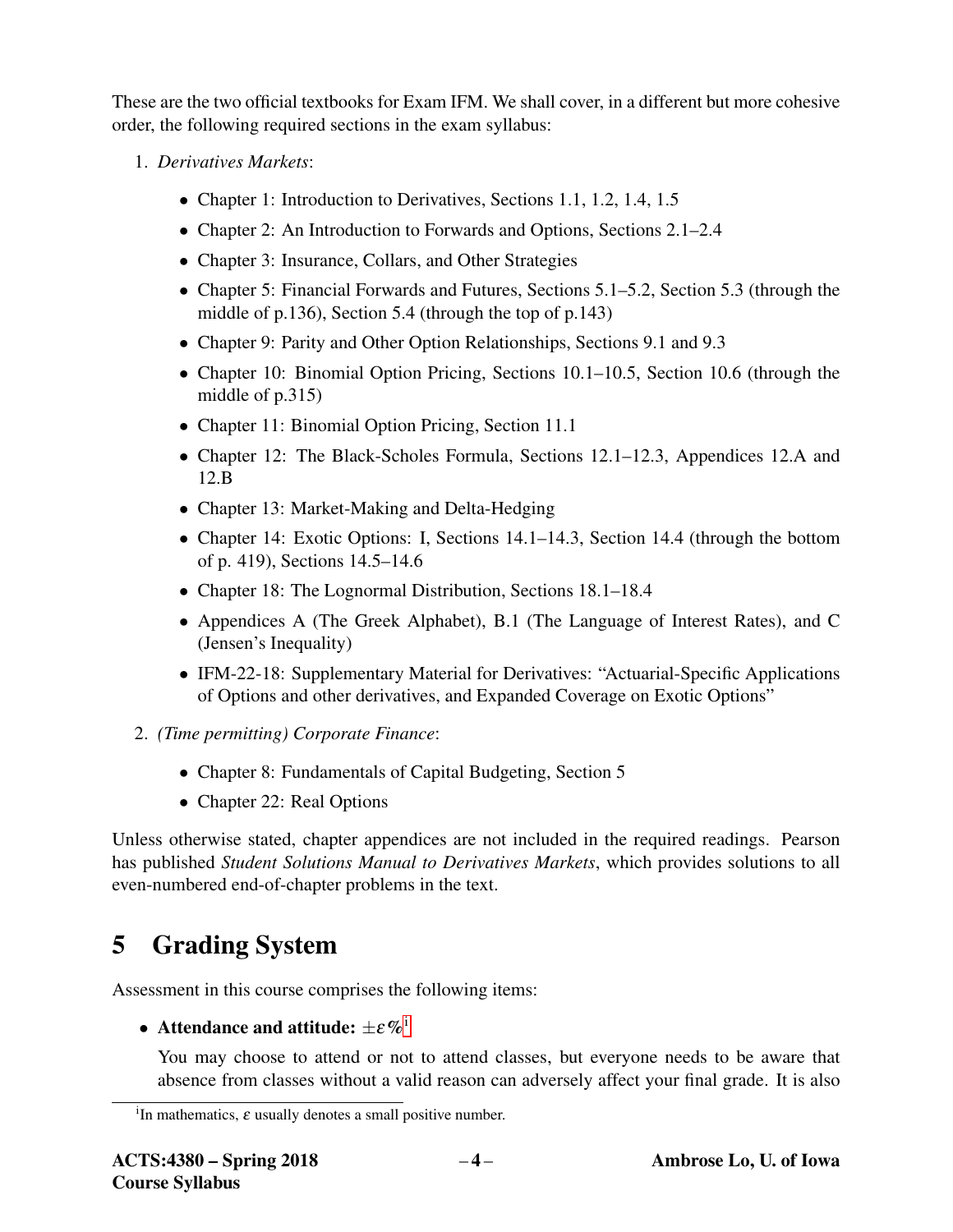impossible to get a copy of any course material you miss or inquire about any announcements made in class. Likewise, your participation, preparedness, and work ethic may affect your final grade (positively or negatively).

### • Assignments: 20%

There will be weekly assignments consisting of about 4 to 6 end-of-chapter problems in the course package, usually assigned on Wednesday and due the next Wednesday. Any exceptions will be announced in class or in ICON. Late homework will be severely penalized (see the generic assignment instructions on ICON). For students' edification, illustrative solutions will be posted on ICON shortly after each homework is due.

*A note on collaboration:* Discussion with other students on homework problems is encouraged. However, you should always write up your own solutions.

### • Short quizzes: 17%

There will be a total of six 15-minute quizzes held on Fridays. These quizzes are intended to motivate you to study regularly (not just cram before the Midterm and Final Exams!) and will consist of relatively straightforward questions. The quiz with the lowest score will be dropped when it comes to computing the final grade.

### • Midterm Examination: 27%

There will be a 90-minute written Midterm Examination to be held in the evening (6:30 p.m. – 8:00 p.m.) of March 26, 2018 (Monday) at W207 PBB testing the material in Chapters 1 to 6 of this course. It will consist mainly of a series of short computational questions similar in style to MFE/IFM problems and/or end-of-chapter problems in the course package. You will therefore find that problems from released MFE past/sample exams and the course package are useful in preparing for the Midterm Exam.

### • Final Examination: 36%

A two-hour comprehensive written Final Examination will take place in the week of May 7–11, 2018. Like the Midterm Exam, the Final Exam will comprise mainly short computational questions similar in style to MFE/IFM problems and/or problems in the course package. The exact date and time will be announced by the Registrar in mid-February. Please do not plan your end-of-semester travel plans until the final exam schedule is made public. It is your responsibility to know the date, time, and place of the final exam.

All quizzes and exams in this course are closed-book and you are not allowed to bring your own formula sheet (the same applies to all SOA exams as well!). Only SOA/CAS-approved calculators listed on Point 9 of <https://www.soa.org/Files/Edu/edu-rules-reg-instructions.pdf> are permitted.

A note on absences from exams. If, because of illness, you are unable to take any exam in this course as scheduled, you should inform the course instructor *within 24 hours* of the exam, and submit original documentation as soon as possible. Approval for absences for other reasons such as mandatory religious obligations, certain University activities, or unavoidable circumstances should be sought well in advance with documentation provided. Otherwise, a zero score will be awarded.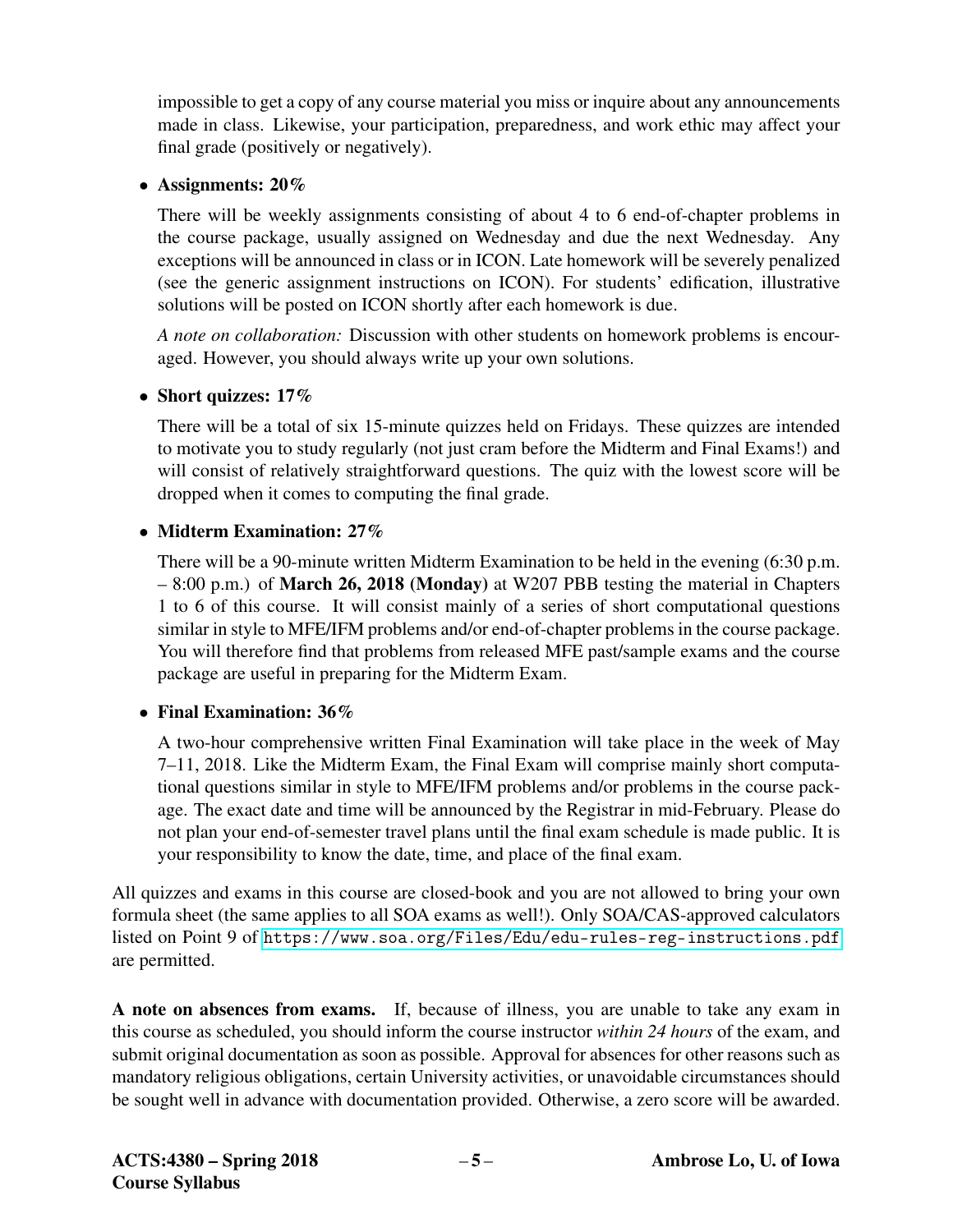Grading scheme. Plus/minus grades will be given in this course, and undergraduate and graduate students will be treated as two separate groups when it comes to assigning final grades. An *approximate* guide is as follows:

|      | <b>Undergraduate students</b> |   |            |      |             |
|------|-------------------------------|---|------------|------|-------------|
| A-   | [83.5, 89]                    | А | [89, 94.5] | $A+$ | [94.5, 100] |
| $B-$ | [67, 72.5]                    | B | [72.5, 78] | $B+$ | [78, 83.5]  |
| $C-$ | [50.5, 56]                    | C | [56, 61.5] | $C+$ | [61.5, 67]  |
| $D-$ | [34, 39.5]                    | D | [39.5, 45] | D+   | [45, 50.5]  |
| F.   | [0, 34)                       |   |            |      |             |

| <b>Graduate students</b> |          |              |          |      |           |
|--------------------------|----------|--------------|----------|------|-----------|
| $A-$                     | [85, 90) | A            | [90, 95) | A+   | [95, 100] |
| $B-$                     | [70, 75) | - B          | [75, 80] | $B+$ | [80, 85)  |
| $C-$                     | [55, 60) | $\mathsf{C}$ | [60, 65) | $C+$ | [65, 70)  |
| $D-$                     | [40, 45) | D            | [45, 50) | D+   | [50, 55)  |
| F                        | [0, 40)  |              |          |      |           |

These are not completely absolute scales and the instructor reserves the "option" to adjust the cutoffs, depending on the difficulty of the exams. Note that with this grading scheme you are not "graded on a curve," and so you are not competing with fellow students. Therefore, you are not penalized in any way for working together to better understand concepts and to perform better in this course.

#### IMPORTANT NOTE

- 1. A grade of C+ or higher in this course is a prerequisite for ACTS:6160 (Topics in Actuarial Science), which will be offered in Fall 2018 for graduate students.
- 2. This is *not* an easy course for most students. Each week you should spend about 3 to 6 hours outside of class meetings reviewing the course notes and working on the end-of-chapter problems independently. It is fine to work harder, but working less is risky. Let me know if you encounter any problems with your learning.

## 6 Tentative Teaching, Assignment, and Quiz Schedule

| <b>Teaching Week   Lecture   Date</b>               |                 |                                     | Topic <sup>ii</sup>     |  |  |
|-----------------------------------------------------|-----------------|-------------------------------------|-------------------------|--|--|
| <b>Part I: Conceptual Foundation on Derivatives</b> |                 |                                     |                         |  |  |
|                                                     |                 | January 15, 2018 (Mon)              | (University Holiday)    |  |  |
|                                                     | L <sub>01</sub> | January 17, 2018 (Wed)              | Chapter 1               |  |  |
|                                                     | L <sub>02</sub> | January 19, 2018 (Fri)              | Chapter 2, Assignment 1 |  |  |
|                                                     | L <sub>03</sub> | January 22, 2018 (Mon)              | Chapter 2               |  |  |
|                                                     | L <sub>04</sub> | January 24, $\overline{2018}$ (Wed) | Chapter 2, Assignment 2 |  |  |
|                                                     | L <sub>05</sub> | January 26, 2018 (Fri)              | Chapter 2, Quiz 1       |  |  |

This approximate schedule will be updated as needed as the semester unfolds.

<span id="page-5-0"></span> $i$ Refer to the numbering in the lecture notes, not McDonald (2013) or Berk and DeMarzo (2017).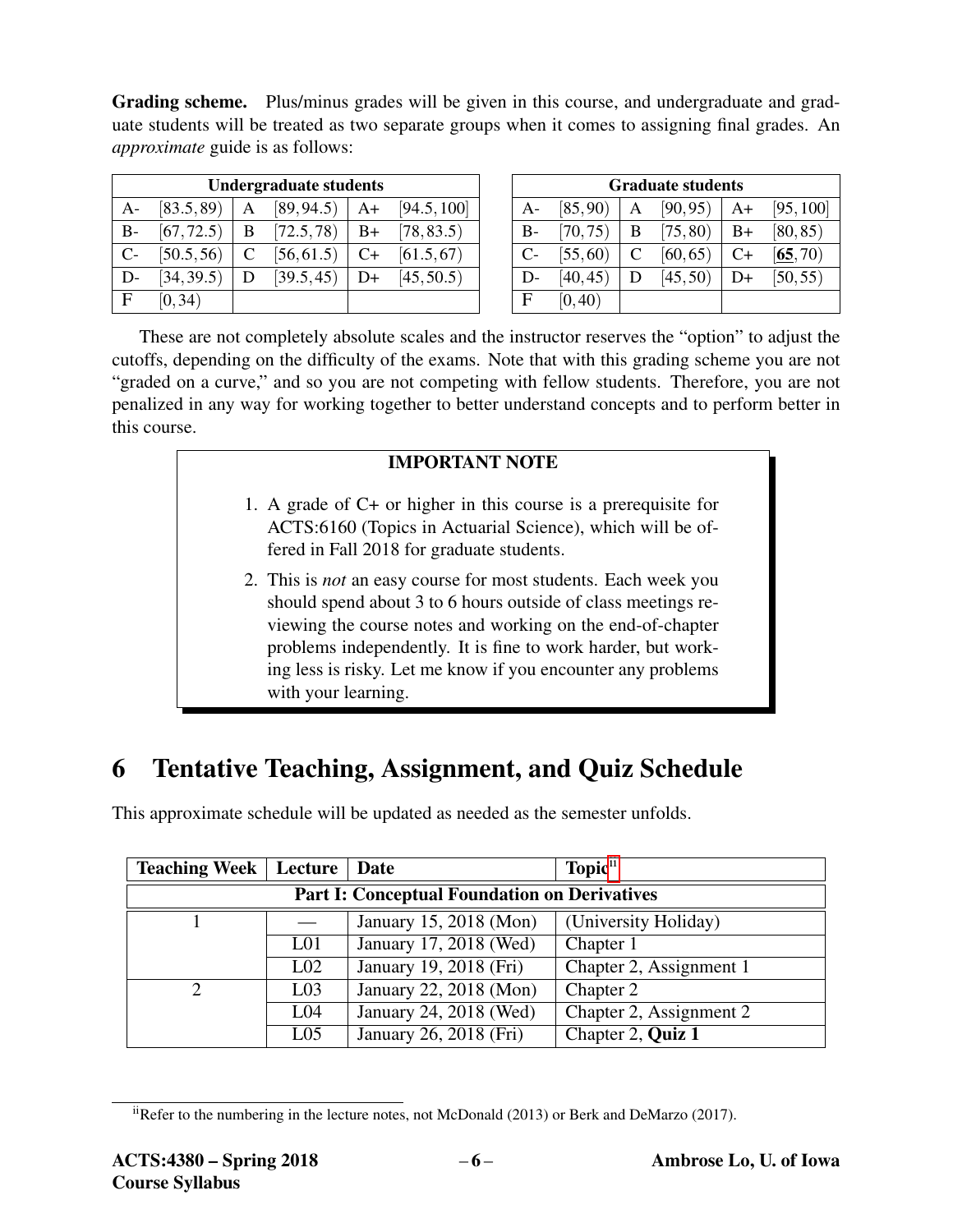| $\overline{3}$                                                            | L <sub>06</sub>  | January 29, 2018 (Mon)                                                       | Chapter 3                       |  |  |  |
|---------------------------------------------------------------------------|------------------|------------------------------------------------------------------------------|---------------------------------|--|--|--|
|                                                                           | L07              | January 31, 2018 (Wed)                                                       | Chapter 3, Assignment 3         |  |  |  |
|                                                                           | $\overline{L08}$ | February 2, 2018 (Fri)                                                       | Chapter 3                       |  |  |  |
| $\overline{4}$                                                            | L <sub>09</sub>  | February 5, 2018 (Mon)                                                       | Chapter 3                       |  |  |  |
|                                                                           | L10              | February 7, 2018 (Wed)                                                       | Chapter 3, Assignment 4         |  |  |  |
|                                                                           | L11              | February 9, 2018 (Fri)                                                       | Chapter 3, Quiz 2               |  |  |  |
| <b>Part II: Pricing Derivatives - Discrete-time Option Pricing Models</b> |                  |                                                                              |                                 |  |  |  |
| 5                                                                         | L12              | February 12, 2018 (Mon)                                                      | Chapter 4                       |  |  |  |
|                                                                           | L13              | February 14, 2018 (Wed)                                                      | Chapter 4, Assignment 5         |  |  |  |
|                                                                           | L14              | February 16, 2018 (Fri)                                                      | Chapter 4                       |  |  |  |
| 6                                                                         | L15              | February 19, 2018 (Mon)                                                      | Chapter 4                       |  |  |  |
|                                                                           | L16              | February 21, 2018 (Wed)                                                      | Chapter 4, Assignment 6         |  |  |  |
|                                                                           | L17              | February 23, 2018 (Fri)                                                      | Chapter 4, Quiz 3               |  |  |  |
|                                                                           |                  | <b>Part III: Pricing Derivatives - Continuous-time Option Pricing Models</b> |                                 |  |  |  |
| 7                                                                         | L18              | February 26, 2018 (Mon)                                                      | Chapter 4                       |  |  |  |
|                                                                           | L19              | February 28, 2018 (Wed)                                                      | Chapter 5, Assignment 7         |  |  |  |
|                                                                           | L20              | March 2, 2018 (Fri)                                                          | Chapter 5                       |  |  |  |
| 8                                                                         | L21              | March 5, 2018 (Mon)                                                          | Chapter 6                       |  |  |  |
|                                                                           | L22              | March 7, 2018 (Wed)                                                          | Chapter 6, Assignment 8         |  |  |  |
|                                                                           | $\overline{L23}$ | March 9, 2018 (Fri)                                                          | Chapter 6, Quiz 4               |  |  |  |
|                                                                           |                  | March 12, 2018 (Mon)                                                         |                                 |  |  |  |
|                                                                           |                  | March 14, 2018 (Wed)                                                         | (Spring Break - No class!)      |  |  |  |
|                                                                           |                  | March 16, 2018 (Fri)                                                         |                                 |  |  |  |
| 9                                                                         | L24              | March 19, 2018 (Mon)                                                         | Chapter 6                       |  |  |  |
|                                                                           | L25              | March 21, 2018 (Wed)                                                         | Chapter 6, Assignment 9         |  |  |  |
|                                                                           | L26              | March 23, 2018 (Fri)                                                         | Chapter 6                       |  |  |  |
| 10                                                                        |                  | March 26, 2018 (Mon)                                                         | (No class. Midterm in evening!) |  |  |  |
|                                                                           | L27              | March 28, 2018 (Wed)                                                         | Chapter 7                       |  |  |  |
|                                                                           | L28              | March 30, 2018 (Fri)                                                         | Chapter 7                       |  |  |  |
| 11                                                                        | L29              | April $2, 2018$ (Mon) <sup>iii</sup>                                         | Chapter 7                       |  |  |  |
|                                                                           | L30              | April 4, 2018 (Wed)                                                          | Chapter 8, Assignment 10        |  |  |  |
|                                                                           | $\overline{L31}$ | April 6, 2018 (Fri)                                                          | Chapter 8                       |  |  |  |
| 12                                                                        | L32              | April 9, 2018 (Mon)                                                          | Chapter 8                       |  |  |  |
|                                                                           | L33              | April 11, 2018 (Wed)                                                         | Chapter 8, Assignment 11        |  |  |  |
|                                                                           | L34              | April 13, 2018 (Fri)                                                         | Chapter 8, Quiz 5               |  |  |  |
| 13                                                                        | L35              | April 16, 2018 (Mon)                                                         | Chapter 8                       |  |  |  |
|                                                                           | $\overline{L36}$ | April 18, 2018 (Wed)                                                         | Chapter 8, Assignment 12        |  |  |  |
|                                                                           | L37              | April 20, 2018 (Fri)                                                         | Chapter 9                       |  |  |  |
| 14                                                                        | L38              | April 23, 2018 (Mon)                                                         | Chapter 9                       |  |  |  |
|                                                                           | L39              | April 25, 2018 (Wed)                                                         | Chapter 9, Assignment 13        |  |  |  |
|                                                                           | L40              | April 27, 2018 (Fri)                                                         | Chapter 9, Quiz 6               |  |  |  |

<span id="page-6-0"></span> $\frac{iii}{b}$ Drop date for undergraduate students (This course is also offered in Fall 2018 for those who wish to retake it  $\bullet$ )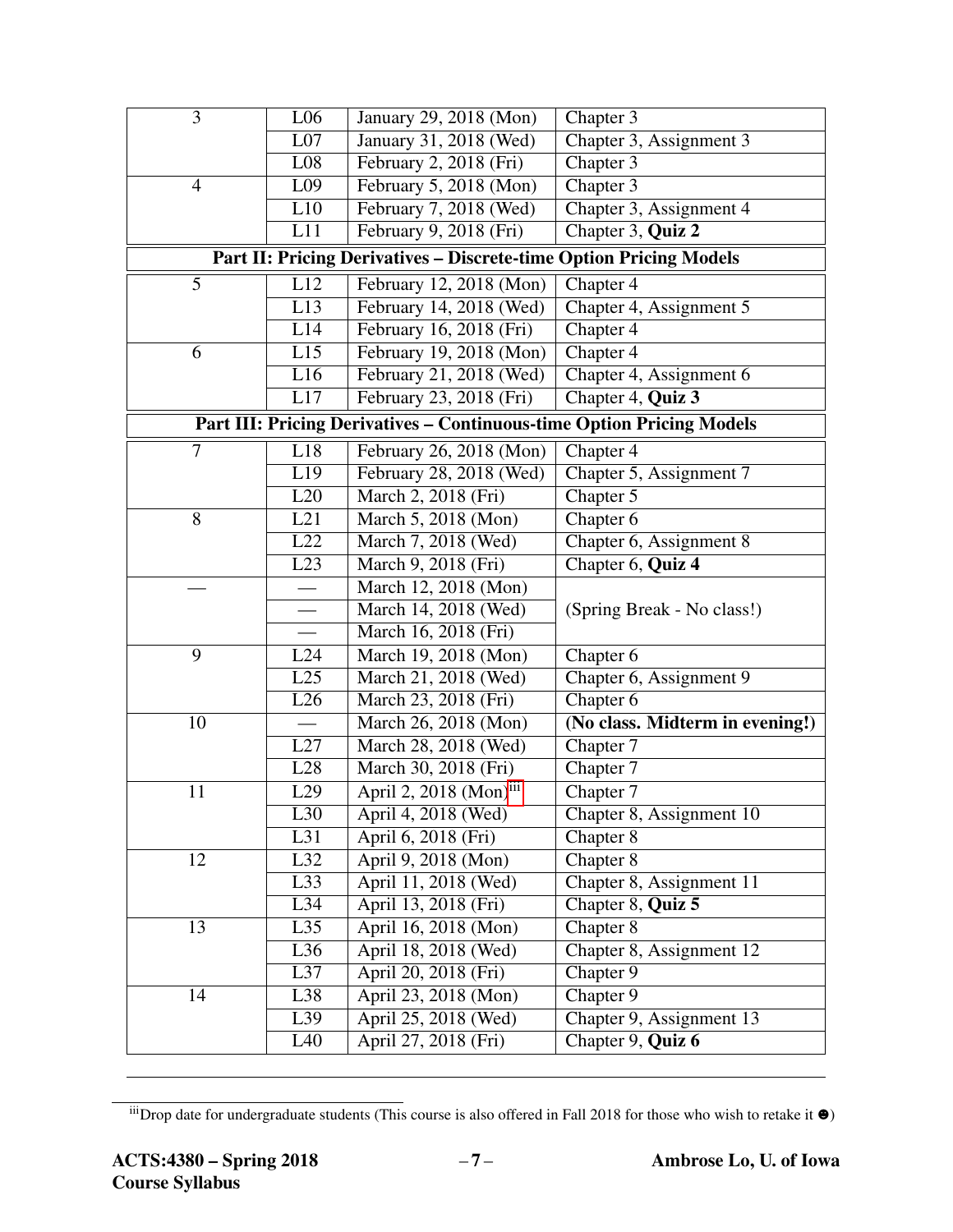| <b>Part IV: Investment Risk and Project Analysis</b> |     |                      |                           |  |  |
|------------------------------------------------------|-----|----------------------|---------------------------|--|--|
| 15                                                   | L41 | April 30, 2018 (Mon) | Chapter 10                |  |  |
|                                                      | L42 | May 2, 2018 (Wed)    | Chapter 10                |  |  |
|                                                      | L43 | May 4, 2018 (Fri)    | Chapter 10 / Final Review |  |  |
|                                                      |     | May 7-11, 2018       | <b>Final Examination</b>  |  |  |
|                                                      |     |                      |                           |  |  |
|                                                      |     | July 5-11, 2018      | <b>July 2018 Exam IFM</b> |  |  |

## More about the Instructor ("Shameless" self-introduction...)

. . . . . . . . . . . . . . . . . . . . . . . . . . . . . . . . . . . . . . . . . . . . . . . . . . . . . . . . . . . . . . . . . . . . . . . . . . . . . . . . . . . . . . . .

Professor Ambrose Lo was born (in 19X9), raised, and educated in Hong Kong. He earned his B.S. in Actuarial Science (first class honors) and Ph.D. in Actuarial Science from The University of Hong Kong in 2010 and 2014, respectively. He joined the Department of Statistics and Actuarial Science at The University of Iowa in August 2014 as an Assistant Professor of Actuarial Science. He is a Fellow of the Society of Actuaries (FSA) and a Chartered Enterprise Risk Analyst (CERA). His research interests lie in dependence structures, quantitative risk management as well as optimal (re)insurance. His research papers have been published in top-tier actuarial journals, such as *Insurance: Mathematics and Economics*, *Scandinavian Actuarial Journal* and *ASTIN Bulletin: The Journal of the International Actuarial Association*.

Besides dedicating himself to actuarial research, Ambrose attaches equal importance to teaching, through which he nurtures the next generation of actuaries and serves the actuarial profession. He has taught courses on financial derivatives, mathematical finance, life contingencies, credibility theory, advanced probability theory, and regression and time series analysis. His emphasis in teaching is always placed on the development of a thorough understanding of the subject matter complemented by concrete problem-solving skills. He is also the sole author of the 1349-page ACTEX CAS Exam MAS-I Study Manual (Spring 2018 Edition).

. . . . . . . . . . . . . . . . . . . . . . . . . . . . . . . . . . . . . . . . . . . . . . . . . . . . . . . . . . . . . . . . . . . . . . . . . . . . . . . . . . . . . . . .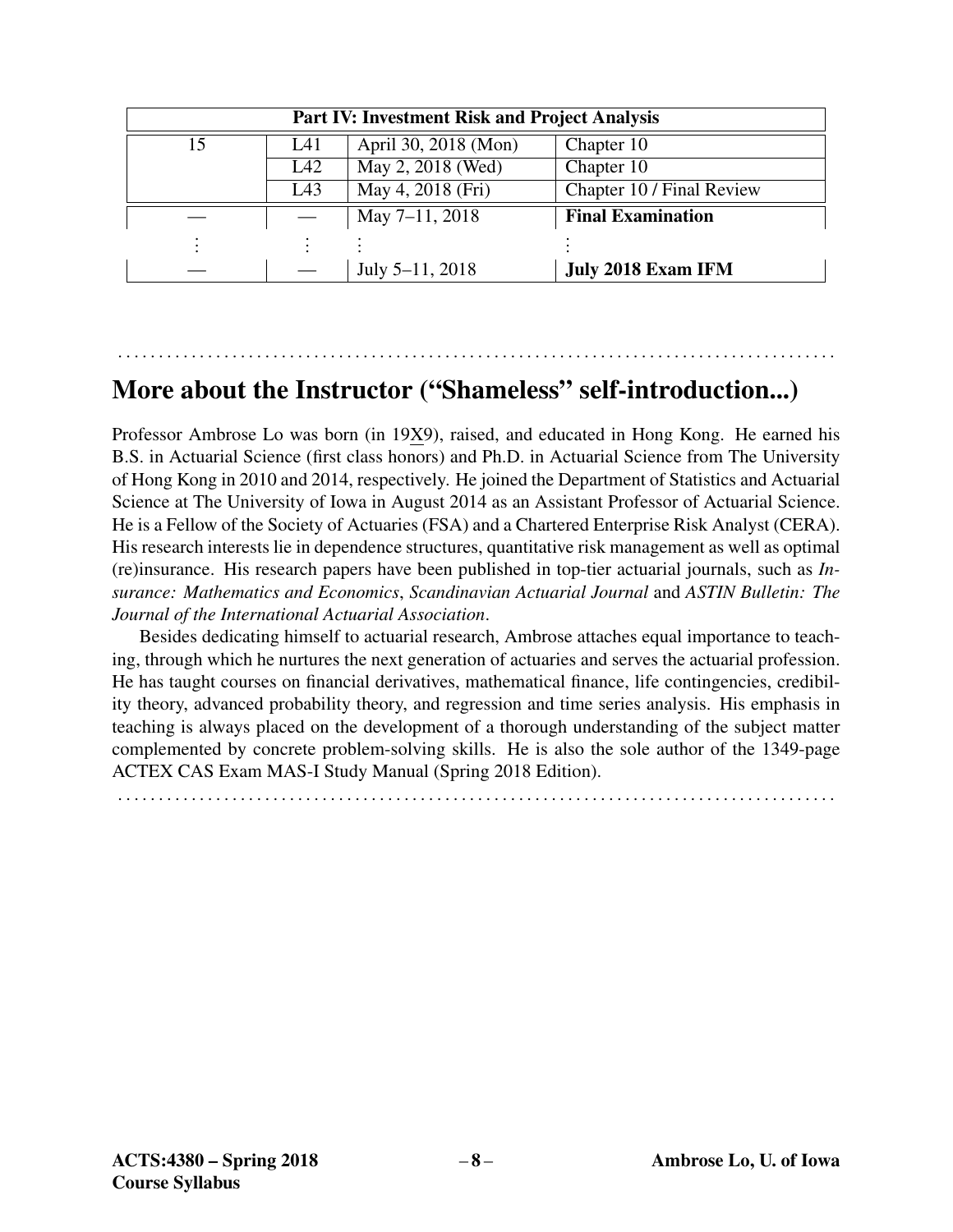# The College of Liberal Arts & Sciences: Important Policies and Procedures

## Administrative Home

The College of Liberal Arts and Sciences is the administrative home of this course and governs matters such as the add/drop deadlines, the second-grade-only option, and other related issues. Different colleges may have different policies. Questions may be addressed to 120 Schaeffer Hall, or see the CLAS Academic Policies Handbook at <http://clas.uiowa.edu/students/handbook>.

## Electronic Communication

University policy specifies that students are responsible for all official correspondences sent to their University of Iowa e-mail address (@uiowa.edu). Faculty and students should use this account for correspondences [\(Operations Manual, III.15.2,](https://opsmanual.uiowa.edu/human-resources/professional-ethics-and-academic-responsibility#15.2) k.11).

## Accommodations for Disabilities

The University of Iowa is committed to providing an educational experience that is accessible to all students. A student may request academic accommodations for a disability (which includes but is not limited to mental health, attention, learning, vision, and physical or health-related conditions). A student seeking academic accommodations should first register with Student Disability Services and then meet with the course instructor privately in the instructor's office to make particular arrangements. Reasonable accommodations are established through an interactive process between the student, instructor, and SDS. See <http://sds.studentlife.uiowa.edu/> for information.

## Nondiscrimination in the Classroom

The University of Iowa is committed to making the classroom a respectful and inclusive space for all people irrespective of their gender, sexual, racial, religious or other identities. Toward this goal, students are invited to optionally share their preferred names and pronouns with their instructors and classmates. The University of Iowa prohibits discrimination and harassment against individuals on the basis of race, class, gender, sexual orientation, national origin, and other identity categories set forth in the University's Human Rights policy. For more information, contact the Office of Equal Opportunity and Diversity, <diversity@iowa.edu> or visit [diversity.uiowa.](diversity.uiowa.edu) [edu](diversity.uiowa.edu).

## Academic Honesty

All CLAS students or students taking classes offered by CLAS have, in essence, agreed to the College's [Code of Academic Honesty:](https://clas.uiowa.edu/students/handbook/academic-fraud-honor-code) "I pledge to do my own academic work and to excel to the best of my abilities, upholding the [IOWA Challenge.](https://newstudents.uiowa.edu/iowa-challenge) I promise not to lie about my academic work,